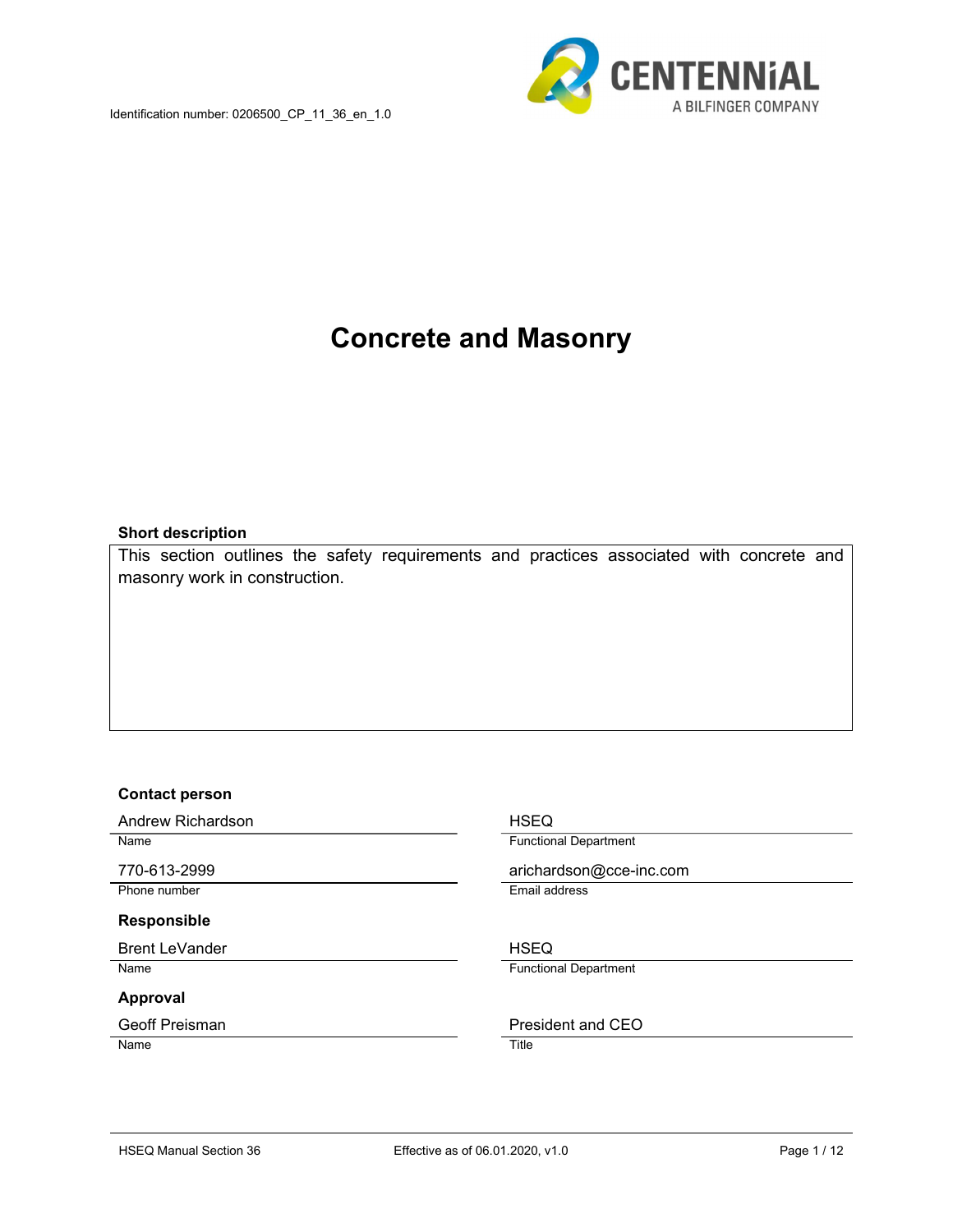# **Content**

| $\mathbf{1}$   |      |       |  |  |  |  |
|----------------|------|-------|--|--|--|--|
| 2              |      |       |  |  |  |  |
| 3              |      |       |  |  |  |  |
| 4              |      |       |  |  |  |  |
|                | 4.1  |       |  |  |  |  |
|                | 4.2  |       |  |  |  |  |
|                | 4.3  |       |  |  |  |  |
|                | 4.4  |       |  |  |  |  |
|                | 4.5  |       |  |  |  |  |
|                | 4.6  |       |  |  |  |  |
| 5              |      |       |  |  |  |  |
|                | 5.1  |       |  |  |  |  |
|                | 5.2  |       |  |  |  |  |
|                | 5.3  |       |  |  |  |  |
|                | 5.4  |       |  |  |  |  |
|                | 5.5  |       |  |  |  |  |
|                | 5.6  |       |  |  |  |  |
|                | 5.7  |       |  |  |  |  |
|                | 5.8  |       |  |  |  |  |
|                | 5.9  |       |  |  |  |  |
|                | 5.10 |       |  |  |  |  |
| 6              |      |       |  |  |  |  |
|                | 6.1  |       |  |  |  |  |
|                | 6.2  |       |  |  |  |  |
|                | 6.3  |       |  |  |  |  |
|                | 6.4  |       |  |  |  |  |
| $\overline{7}$ |      |       |  |  |  |  |
|                | 7.1  |       |  |  |  |  |
|                | 7.2  |       |  |  |  |  |
|                |      | 7.2.1 |  |  |  |  |
|                |      | 7.2.2 |  |  |  |  |
|                |      | 7.2.3 |  |  |  |  |
| 8              |      |       |  |  |  |  |
|                | 8.1  |       |  |  |  |  |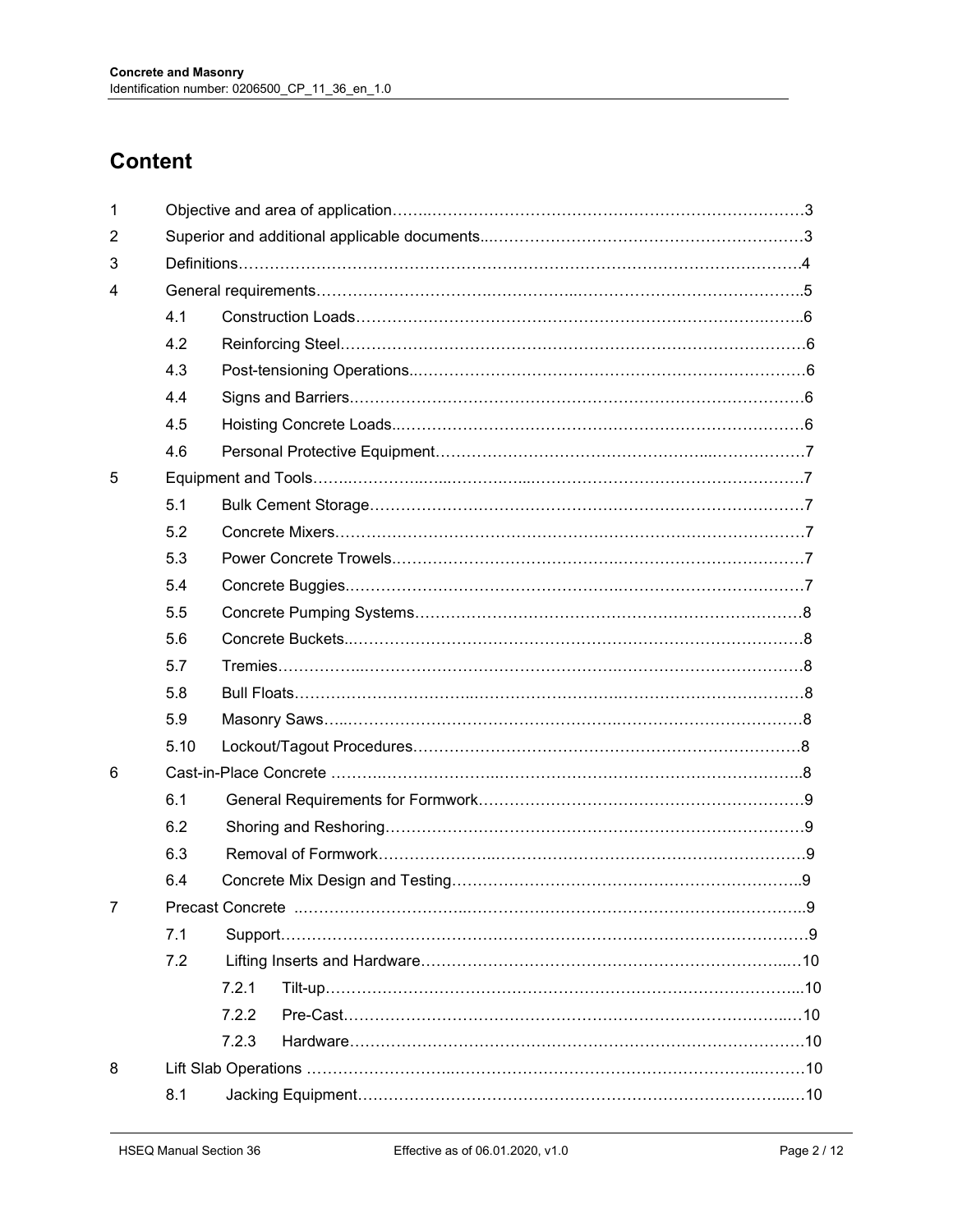| 9  |                                                       |  |  |
|----|-------------------------------------------------------|--|--|
|    |                                                       |  |  |
|    |                                                       |  |  |
| 10 | Amendment History…………………………………………………………………………………………12 |  |  |

# 1 Objective and area of application

The objective of this section of the HSEQ Manual is to inform Centennial employees and subcontractors of their obligations to develop the appropriate hazard prevention and control methodologies designed to prevent workplace injuries, illnesses and property damage occurring from concrete and masonry activities.

All personnel who may be involved in concrete or masonry activities on Centennial project sites shall be able to recognize the hazards associated with the different types of equipment and the safety precautions necessary to prevent incidents and injuries.

Areas covered by this section include, but are not limited to the following:

- Construction Loads
- Reinforcing Steel
- Post-Tensioning Operations
- Concrete Buckets
- Working Under Loads
- Personal Protective Equipment
- Equipment and Tools
- Cast-in-Place Concrete
- Drawings or Plans
- Shoring and reshoring
- Vertical Slip Forms
- Removal of Formwork
- Precast Concrete
- Lift-Slab Operations
- Masonry Construction

# 2 Superior and additional applicable documents

1000 GP 11 01 en 6.0 Global Policy on Health, Safety, Environment and Quality (HSEQ)

EM 385-1-1 (2014)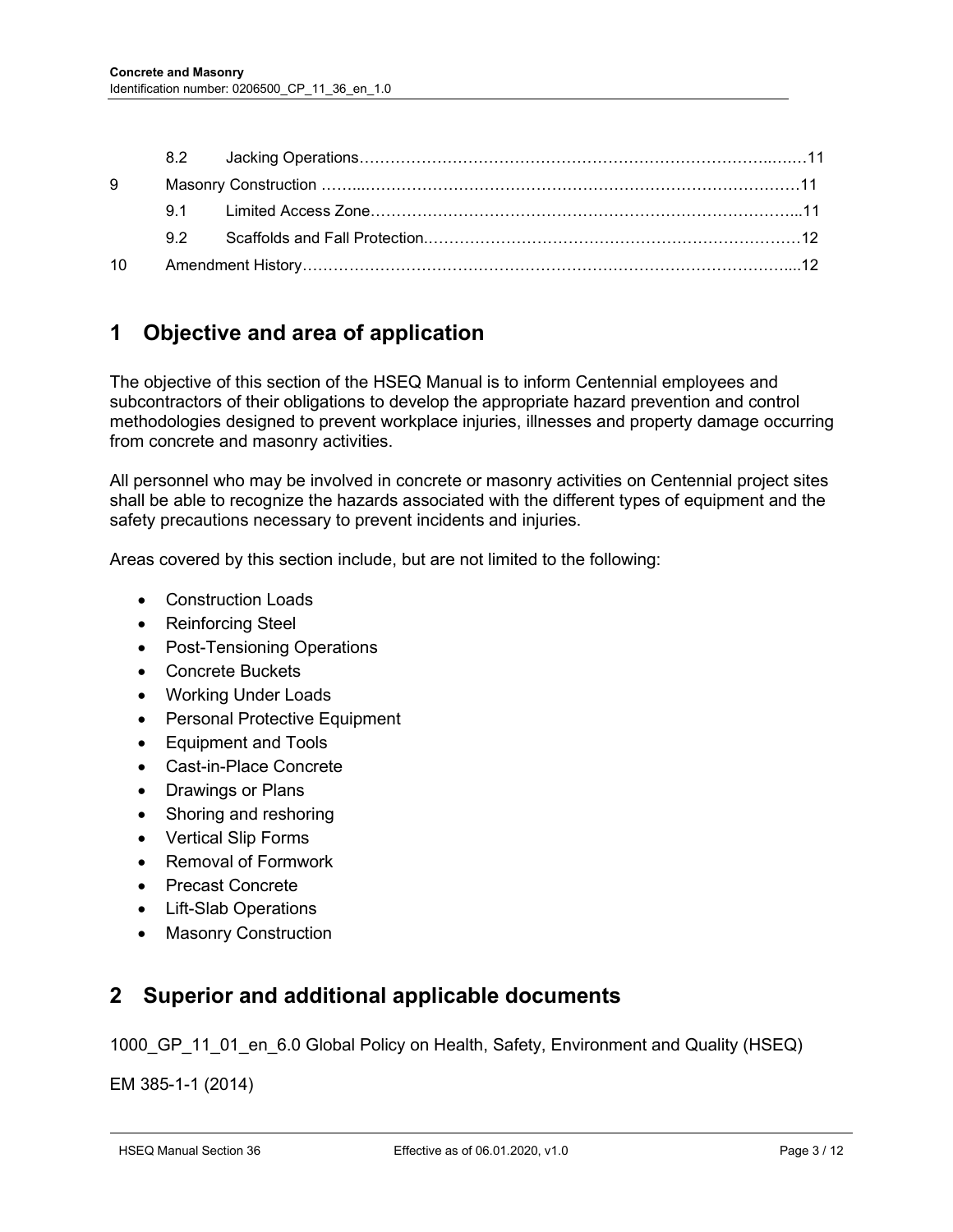ANSI A10.9 – 1983 Safety Requirements for Concrete and Masonry Work This section of the HSEQ Manual applies to all Centennial employees and subcontractors who are performing work in Centennial facilities and / or on project sites. There may be more stringent requirements than this section as defined by specific State, local or contact specific HSEQ requirements. If there is a conflict between this section and other applicable regulations, the more stringent will apply.

# 3 Definitions

The following definitions of terms are important for an understanding of this procedure.

| Term                       | <b>Definition</b>                                                                                                                                                                                                                                                                              |
|----------------------------|------------------------------------------------------------------------------------------------------------------------------------------------------------------------------------------------------------------------------------------------------------------------------------------------|
| <b>Bull Float</b>          | A tool used to spread out and smooth concrete.                                                                                                                                                                                                                                                 |
| Cast-in-Place              | Also known as poured-in-place, cast-in-place is a technology of the<br>construction of buildings where walls and slabs of the building are<br>cast at the site using formwork. The concrete is deposited in the<br>place where it will harden and become an integral part of the<br>structure. |
| Centennial                 | All Centennial employees, joint venture employees, subcontractors<br>and business partners.                                                                                                                                                                                                    |
| Competent person           | Person who can identify existing and predictable hazards in the<br>surroundings or working conditions that are unsanitary, hazardous,<br>or dangerous to employees and has authority to take prompt<br>corrective measures to eliminate or protect against those hazards.                      |
| Formwork                   | A total system of support for freshly placed or partially cured<br>concrete, including the mold or sheeting (form) that is in contact<br>with the concrete as well as all supporting members including<br>shores, re-shores, hardware, braces, and related hardware.                           |
| <b>HSEQ</b>                | Health, Safety, Environment and Quality                                                                                                                                                                                                                                                        |
| <b>HSEQ Director</b>       | Leads the HSEQ Team                                                                                                                                                                                                                                                                            |
| <b>Jacking Operation</b>   | The task of lifting a slab (or group of slabs vertically from one<br>location to another (e.g., from the casting location to a temporary<br>(parked) location, or to its final location in the structure), during the<br>construction of a structure where the lift-slab is being used.        |
| Lift-Slab                  | A method of concrete construction in which floor and roof slabs are<br>cast on or at ground level and, using jacks, lifted into position.                                                                                                                                                      |
| <b>Limited Access Zone</b> | An area alongside a masonry wall which is under construction and<br>which is clearly demarcated to limit access by employees.                                                                                                                                                                  |
| Post-Tensioning            | A method of reinforcing (strengthening) concrete or other materials<br>using high-strength steel strands or bars, typically referred to as<br>tendons.                                                                                                                                         |
|                            |                                                                                                                                                                                                                                                                                                |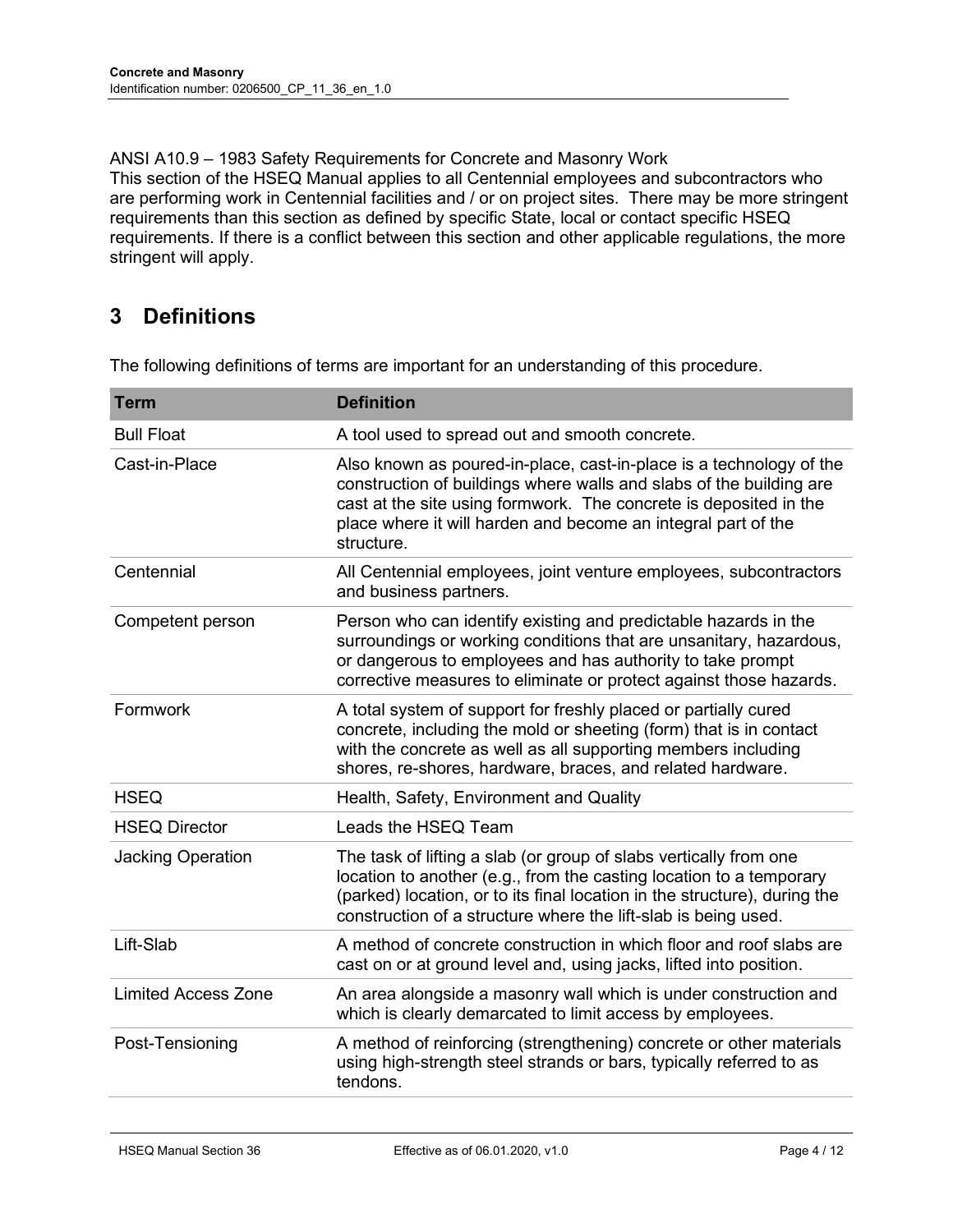| <b>Precast Concrete</b>    | Concrete members (such as walls, panels, slabs, columns, and<br>beams) which have been formed, cast, and cured prior to final<br>placement in a structure.                                                                                                               |
|----------------------------|--------------------------------------------------------------------------------------------------------------------------------------------------------------------------------------------------------------------------------------------------------------------------|
| <b>Reinforcing Steel</b>   | A material used to strengthen concrete. Woven into a maze and<br>placed inside of forms or suspended to allow the reinforcing steel to<br>lie in the center of a poured slab, the iron rod gives added strength<br>to the already strong cement; commonly called re-bar. |
| Reshoring                  | Construction operation in which shoring equipment (also called re-<br>shores or reshoring equipment) is placed as the original forms and<br>shores are removed in order to support partially cured concrete and<br>construction loads.                                   |
| <b>RPE</b>                 | <b>Registered Professional Engineer</b>                                                                                                                                                                                                                                  |
| Shore                      | A supporting member that resists a compressive force imposed by<br>a load.                                                                                                                                                                                               |
| <b>Tremies</b>             | A tremie is a watertight pipe, usually of about 250mm inside<br>diameter, with a conical hopper at its upper end above the water<br>level. It may have a loose plug or a valve at the bottom end.                                                                        |
| <b>Vertical Slip Forms</b> | Forms which are jacked vertically during the placement of concrete.                                                                                                                                                                                                      |

# 4 General requirements

All Centennial employees and subcontractors shall take precautions to safeguard employees, subcontractors, owners and the general public during concrete installation, alteration, demolition and repair.

Wet cement is damaging to the skin and can create skin problems for workers. The most common types of skin problems include:

- Dry skin or irritation
- Irritant contact dermatitis
- Allergic contact dermatitis
- Caustic burns (alkaline burns)

Precautions shall be taken to prevent accidental contact to exposed skin. Best protective practices for working with wet cement include:

- Keep concrete from contacting your skin
- Wash with clean water & ph-neutral or mild acidic soap
- Do not wear jewelry
- Wear long sleeves
- Use rubber boots with pants taped inside
- Never let cement remain on skin or clothing
- Avoid barrier creams
- Report any persistent skin problems to your supervisor immediately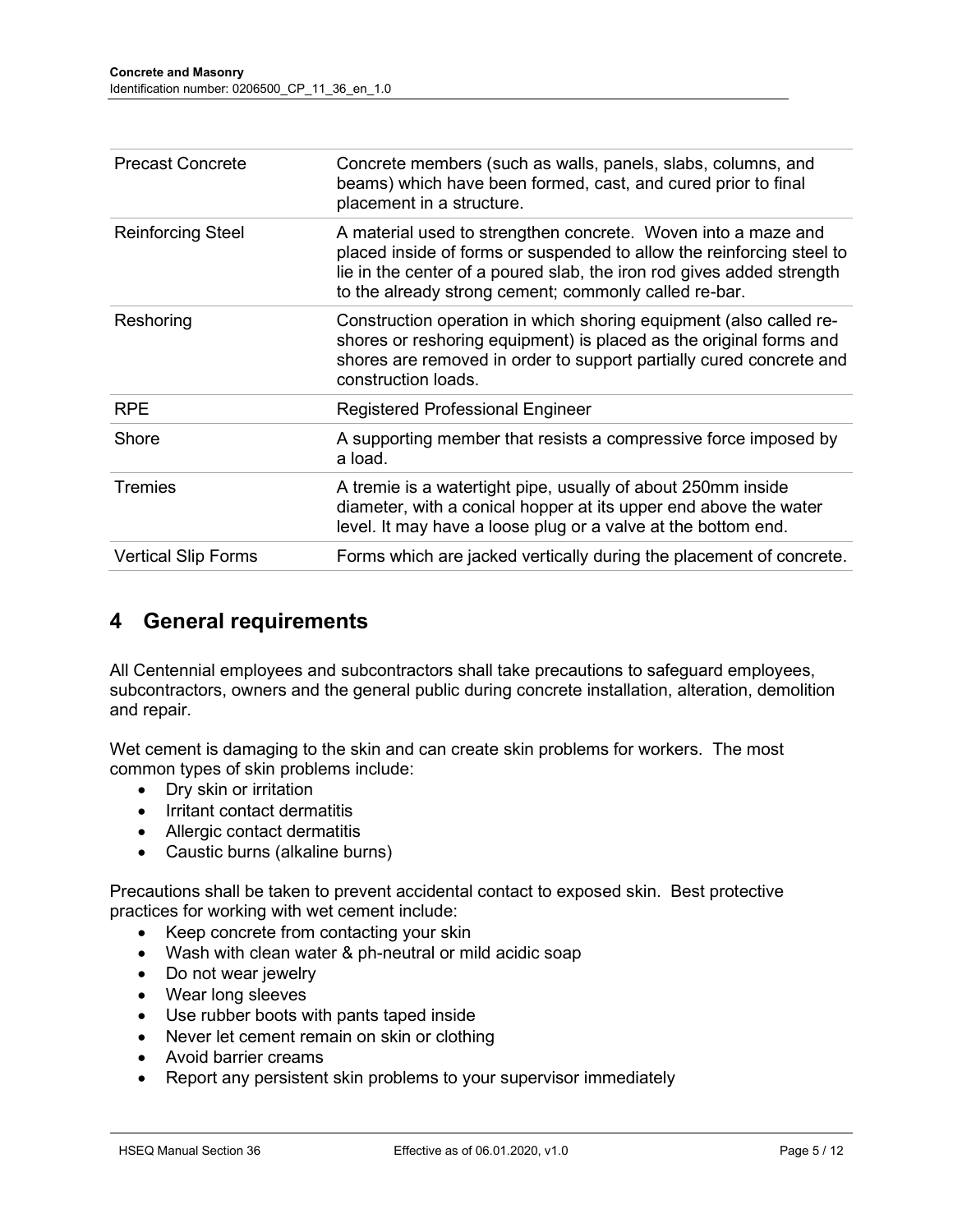Wet cement is also a conductor for electricity. Special precautions should be taken to ensure live wires never come into contact with wet cement.

Crystalline Silica ("Silica") is known to cause silicosis, a serious lung disease, as well as increase the risk of lung cancer. Due to the risk posed by respirable silica, it is critical that all Centennial employees and subcontractor personnel, who are exposed to or involve in activities that could potentially create silica dust that is above the action level (25ug/m3), take specific actions to ensure that the hazards created by respirable silica dust are eliminated or minimized.

#### Note: Please refer to HSEQ Manual Section 25 Health Hazards in Construction

#### 4.1 Construction Loads

No construction loads shall be placed on a concrete structure or portion of a concrete structure unless the employer determines, based on information received from a person who is qualified in structural design, that the structure or portion of the structure can support the load.

#### 4.2 Reinforcing Steel

All protruding reinforcing steel, either vertical or horizontal, that presents the potential for harm shall be guarded to eliminate the hazard of impalement, cuts, abrasions or other minor injuries by being bent over, capped with steel reinforced rebar caps, or other approved methods.

The mushroom style rebar caps **DO NOT** provide sufficient protection to eliminate the hazard of impalement and are not approved for impalement protection on Centennial project sites.

#### 4.3 Post-tensioning Operations

No employee (except those essential to the post-tensioning operation) shall be permitted to be behind the jack during tensioning operations.

#### 4.4 Signs and Barriers

Signs and barriers shall be erected to limit employee access to the post-tensioning area during tensioning operations.

#### Note: Please refer to HSEQ Manual Section 15 Protective Barriers, Warning Signs and Tags

#### 4.5 Hoisting Concrete Loads

Under no circumstances shall an employee be allowed to ride a concrete bucket. When concrete, either wet or pre-cast, is to be hoisted for installation, no employee shall be permitted to work under the load while being elevated or lowered into position. To the extent practical, elevated concrete buckets shall be routed so that no employee is exposed to the hazards associated with falling material.

#### Note: Please refer to HSEQ Manual Section 23 Material Handling Equipment and **Operations**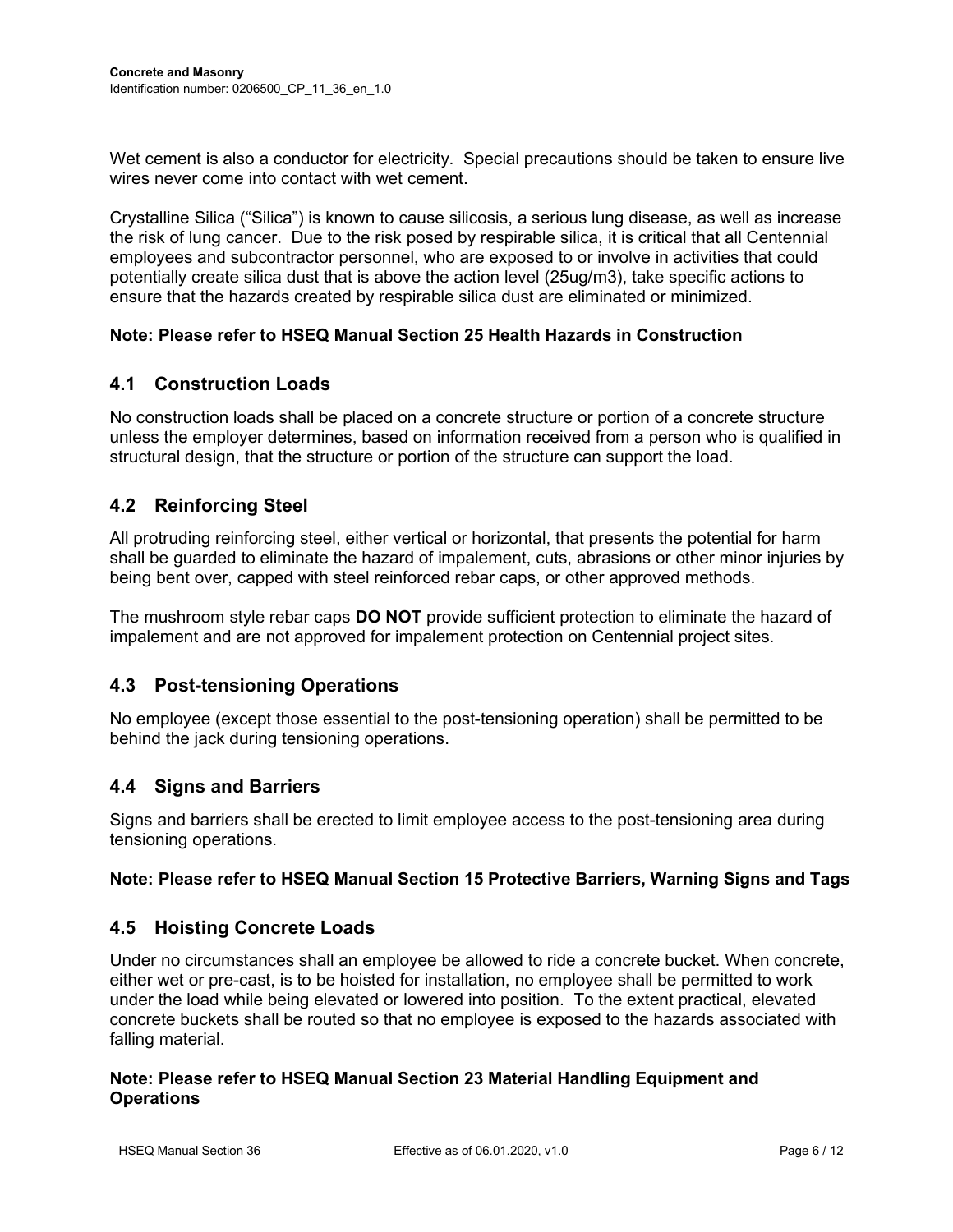## 4.6 Personal Protective Equipment

No employee shall be permitted to apply a cement, sand, and water mixture through a pneumatic hose unless the employee is wearing protective head and face equipment.

#### Note: Please refer to HSEQ Manual Section 11 Personal Protective Equipment

# 5 Equipment and Tools

This section describes the requirements for safe work practices when Centennial and subcontractors are utilizing the equipment and tools associated with concrete and masonry construction.

#### 5.1 Bulk Cement Storage

Bulk storage bins, containers and silos shall be equipped with the following:

- Conical or tapered bottoms
- Mechanical or pneumatic means of starting the flow of material

No employee shall be permitted to enter storage facilities unless the ejection system has been shut down, locked out and tagged to indicate that the ejection system is not to be operated.

#### Note: Please refer to HSEQ Manual Section 13 Hazardous Energy Control

#### 5.2 Concrete Mixers

Concrete mixers with one cubic yard (0.765 cubic meter) or larger loading skips shall be equipped with the following:

- A mechanical device to clear the skip of materials
- Guardrails installed on each side of the skip

#### 5.3 Power Concrete Trowels

Powered and rotating type concrete troweling machines that are manually guided shall be equipped with a control switch that will automatically shut off the power whenever the hands of the operator are removed from the equipment handles. Safety switches shall never be modified or disabled at any time.

#### 5.4 Concrete Buggies

Concrete buggy handles shall not extend beyond the wheels on either side of the buggy.

#### 5.5 Concrete Pumping Systems

Concrete pumping systems using discharge pipes shall be provided with pipe supports designed for 100 percent overload. Compressed air hoses used with concrete pumping systems shall be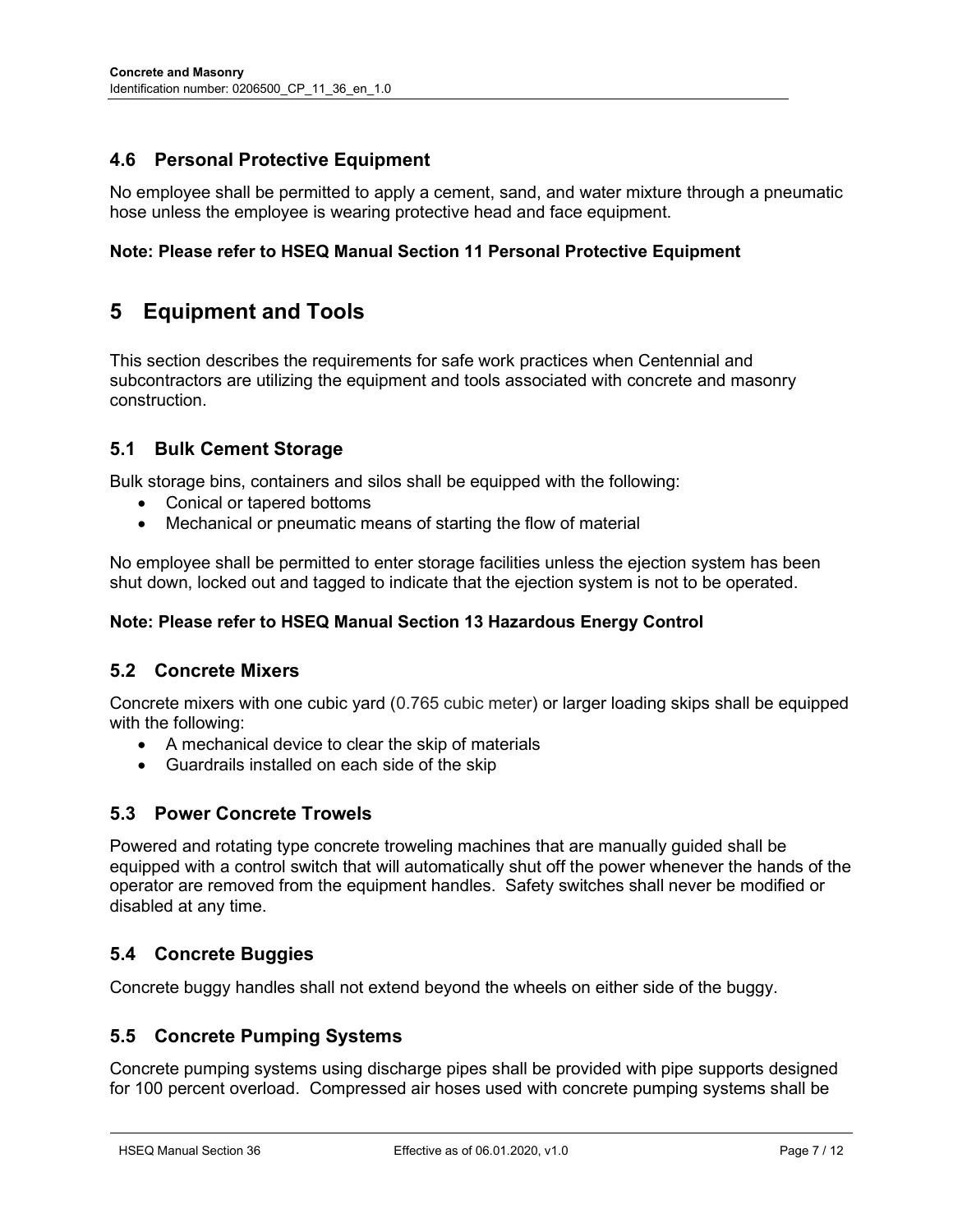provided with positive fail-safe joint connectors to prevent separation of sections when pressurized.

#### 5.6 Concrete Buckets

Concrete buckets equipped with hydraulic or pneumatic gates shall have positive safety latches or similar safety devices installed to prevent premature or accidental dumping. Concrete buckets shall be designed to prevent concrete from hanging up on top and the sides.

#### 5.7 Tremies

Sections of tremies and similar concrete conveyances shall be secured with wire rope (or equivalent materials) in addition to the regular couplings or connections.

#### 5.8 Bull Floats

Bull float handles that might contact energized electrical conductors shall be constructed of nonconductive material or insulated with a nonconductive sheath that has electrical and mechanical characteristics to provide the equivalent protection of a handle constructed of nonconductive material.

#### 5.9 Masonry Saws

Masonry saws shall be guarded with a semicircular enclosure of the blade.

#### 5.10 Lockout/Tagout Procedures

No employee shall be permitted to perform maintenance or repair activity on equipment where the accidental operation of the equipment could occur and cause injury, unless all potentially hazardous energy sources have been locked out and tagged.

Note: Please refer to HSEQ Manual Section 13 Hazardous Energy Control

# 6 Cast-in-Place Concrete

This section describes the requirements for safe work practices when Centennial and subcontractors are engaged in work entailing the use of Cast-in-Place Concrete.

#### 6.1 General Requirements for Formwork

Formwork shall be designed, fabricated, erected, supported, braced and maintained so that it will be capable of supporting all vertical and lateral loads that may be applied to the formwork until such loads can be supported by the structure.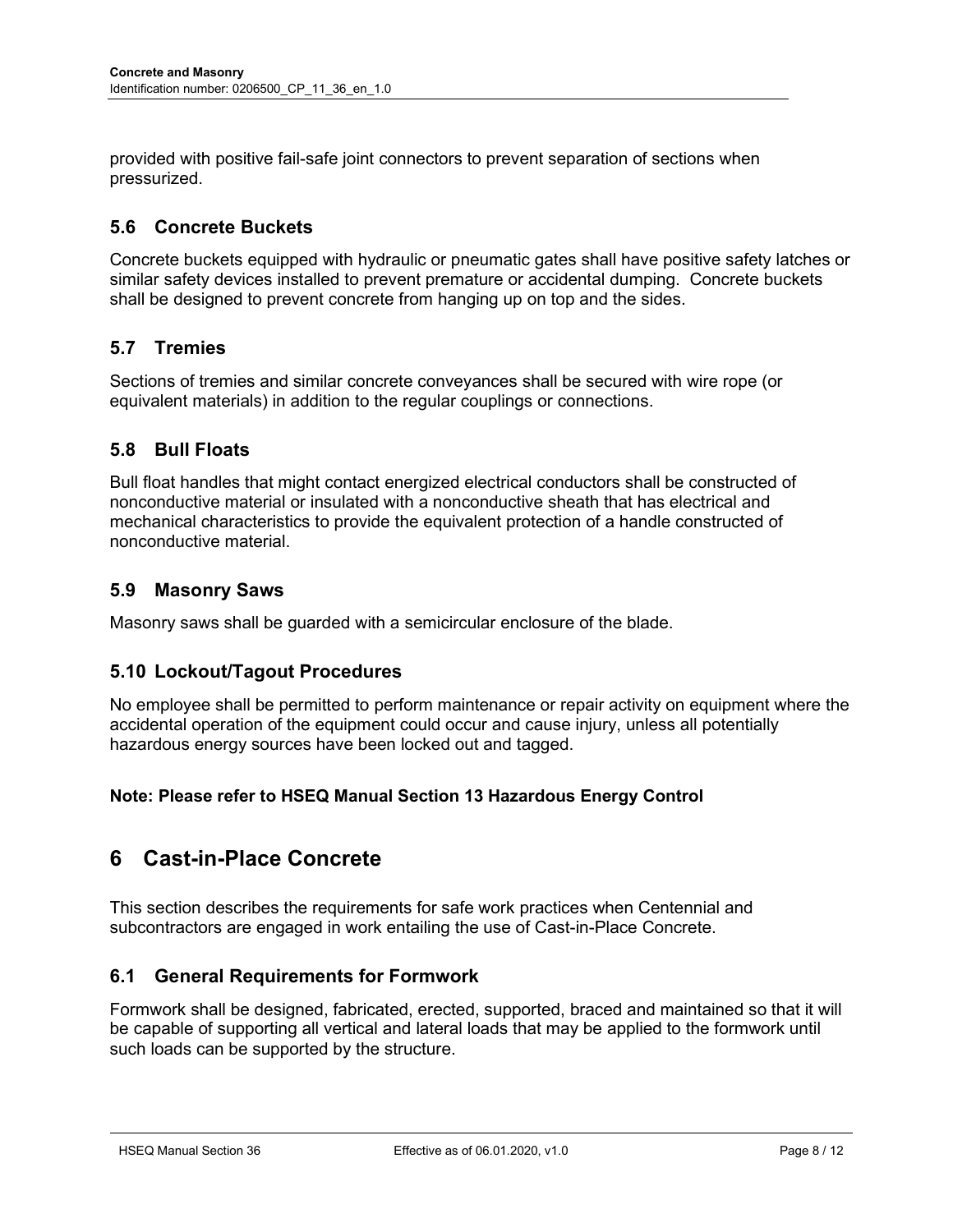Drawings or plans, all revisions, and the manufacturer's specifications for the jack layout, formwork (including shoring equipment), working decks, and scaffolds, shall be available at the jobsite.

## 6.2 Shoring and Reshoring

All shoring equipment (including reshoring equipment) shall be inspected prior to erection to determine that the equipment meets the requirements specified in the formwork drawings. Shoring equipment found to be damaged shall not be used. Once shoring equipment is erected it shall be inspected prior to, during, and immediately after concrete placement. If installed shoring is found to be damaged, it is to remain in place and shall be immediately reinforced or re-shored.

All sills for shoring shall be sound, rigid, and capable of carrying the maximum intended load.

## 6.3 Removal of Formwork

Forms and shores (except those on slab or grade and slip forms) shall not be removed until the individual responsible for forming and/or shoring determines that the concrete has gained sufficient strength to support its weight and all superimposed loads.

Re-shoring shall not be removed until the concrete being supported has attained adequate strength to support its weight and all loads placed on it.

## 6.4 Concrete Mix Design and Testing

Concrete supplied and used for construction shall be in accordance with requirements of ACI 301- 16 / ACI 301M-16, except as modified or supplemented by owner specifications or contract documents. Federal, state or local AHJ requirements for where concrete is to be placed shall apply. Any conflicts or inconsistencies between this section, design drawings, or other contract documents must be brought to attention for resolution.

Samples for testing shall be obtained per the design drawings, owner specifications or contract documents, and in accordance with ACI 301 / ACI 301M. If no testing is specified, a slump flow test in accordance with ASTM C1611 / C1611M shall be conducted and the results recorded.

# 7 Precast Concrete

This section describes the requirements for safe work practices when Centennial and subcontractors are engaged in work entailing the use of Precast Concrete.

## 7.1 Support

Precast concrete wall units, structural framing and tilt-up wall panels shall be adequately supported to prevent overturning and to prevent collapse until permanent connections are completed. The temporary bracing used to support tilt-up walls can only be removed after a pour-back strip is installed, the panels are grouted, and the steel trusses are welded, which connects the panel to the roof. Workers not directly involved in the tilt-wall installation shall not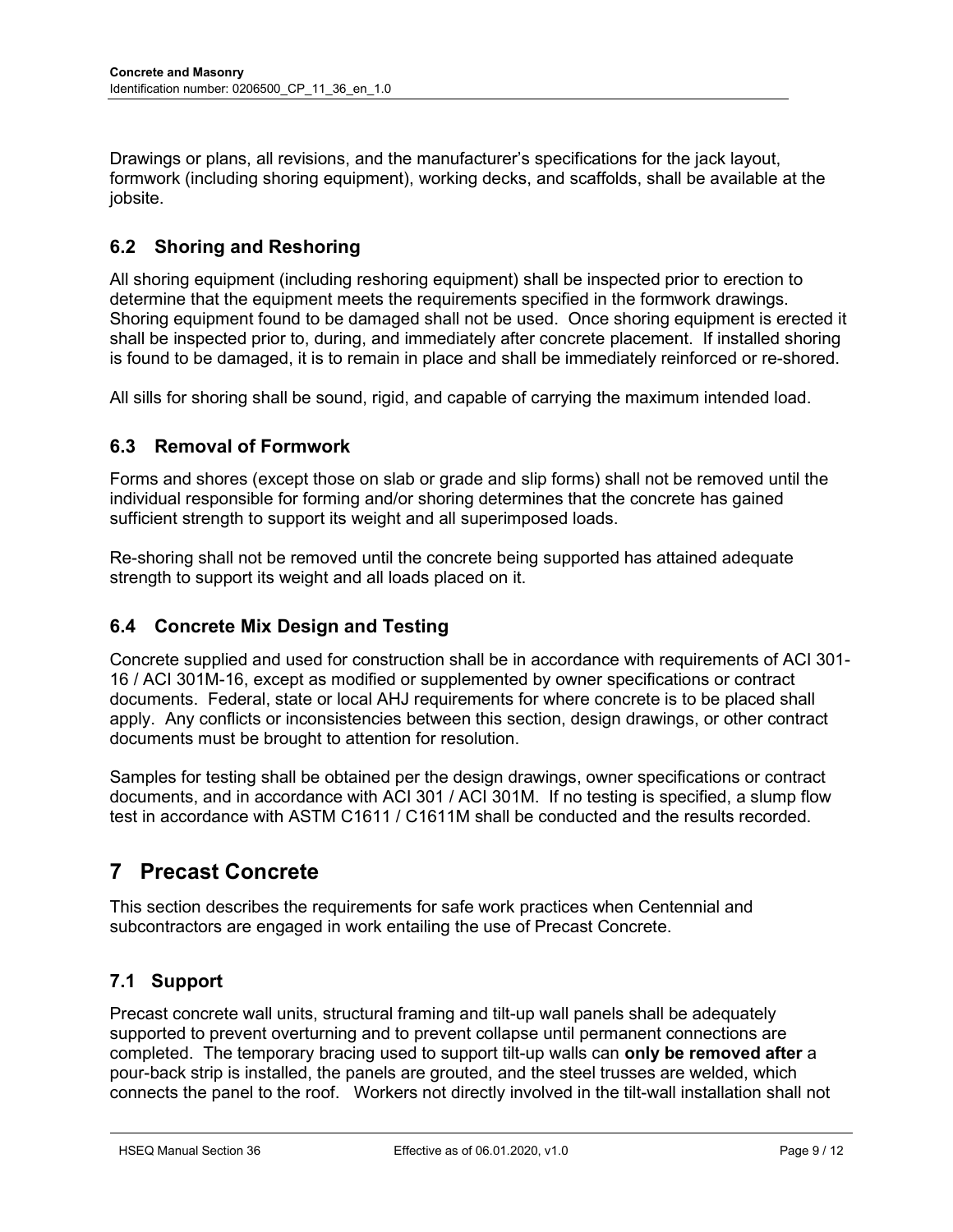be allowed to work in the area in front or behind of a temporarily braced tilt-up panel that has not been permanently secured in place.

#### 7.2 Lifting Inserts and Hardware

#### 7.2.1 Tilt-up

Lifting inserts which are embedded or otherwise attached to tilt-up precast concrete members must be capable of supporting at least two times the maximum intended load applied or transmitted to them.

#### 7.2.2 Pre-cast

Lifting inserts which are embedded or otherwise attached to precast concrete members, other than tilt-up, must be capable of supporting at least four times the maximum intended load applied or transmitted to them.

#### 7.2.3 Hardware

All lifting hardware shall be capable of supporting at least five times the maximum intended load applied or transmitted to the lifting hardware.

At no time shall any person be allowed under any precast concrete member being lifted or tilted into position except those employees required for the erection of those members.

#### Note: Please refer to HSEQ Manual Section 23 Material Handling Equipment and **Operations**

## 8 Lift-Slab Operations

Lift slab operations shall be designed and planned by a registered engineer with experience in lift slab construction. Such plans and designs shall include detailed instructions and sketches indicating the prescribed method of erection.

#### 8.1 Jacking Equipment

Manufacturer's rated capacity shall be clearly marked and legible. The jacks shall not be loaded beyond their intended capacity.

Jacks and any equipment that may transmit loads to the jacks shall have a minimum safety factor of two and one-half times (2.5x). The equipment includes, but is not limited to:

- Threaded rods
- Lifting attachments
- Lifting nuts
- Hook-up collars
- T-caps
- Shearheads
- Columns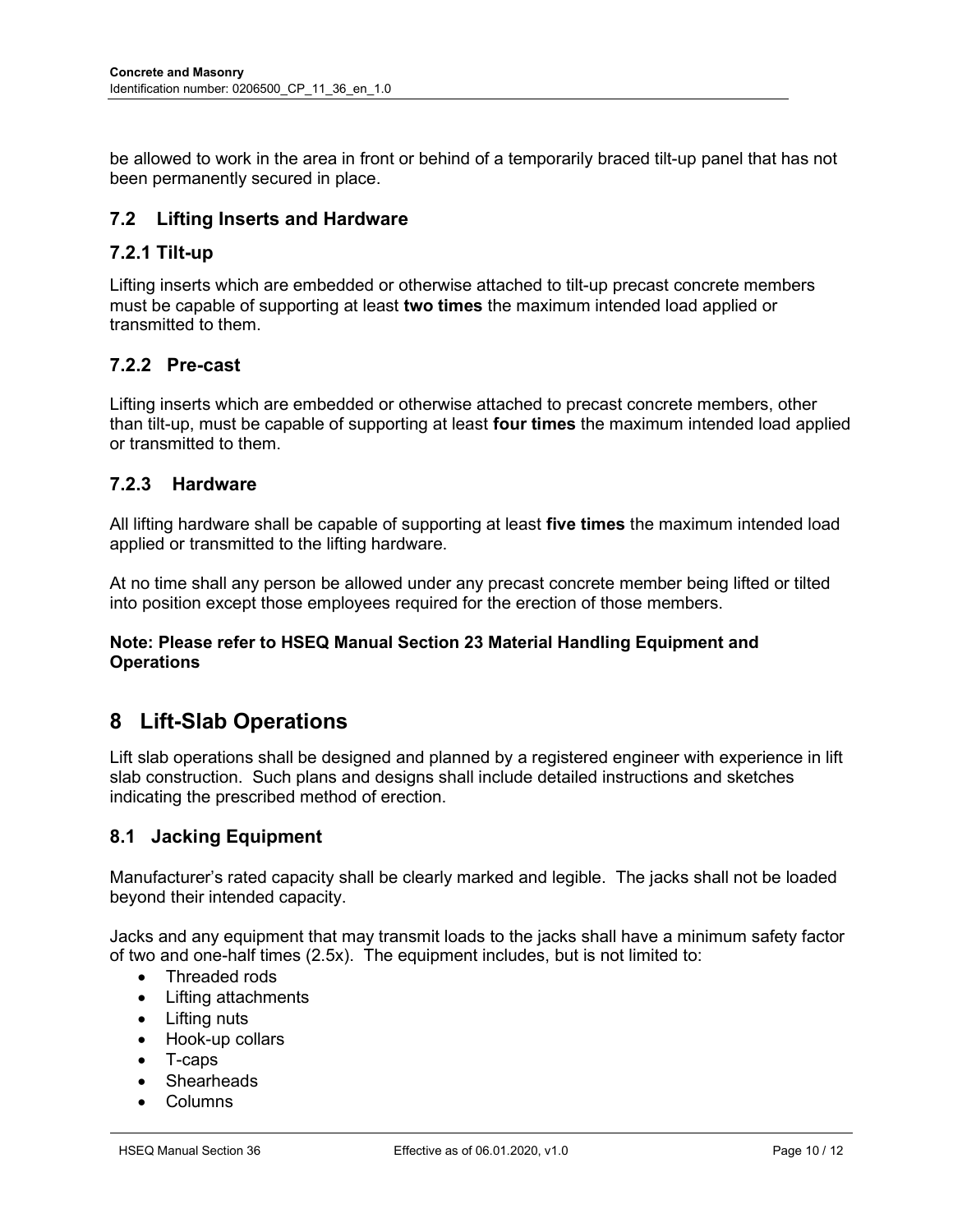Footings

Jacks shall be designed and installed so that they will not continue to lift when overloaded. Jacks/lifting units used in lift slab construction shall have a safety device installed which will cause the jacks to support the load in any position if the jack malfunctions or loses its lifting ability.

#### 8.2 Jacking Operations

The maximum number of manually controlled jacks on one slab shall be limited to 14, and in no event shall the number be too great, which may prevent the operator from maintaining a level slab within specific tolerances.

During lifting, jacks shall be synchronized to ensure even and uniform lifting of the slab. All lifting points shall be kept within one half inch (1/2" or 1.2 cm) of that needed to maintain the slab in a level position.

If leveling is automatically controlled, a device shall be installed that will stop the operation when the  $\frac{1}{2}$  inch tolerance is exceeded or where there is a malfunction in the jacking system.

Under no circumstances shall any employee who is not essential to the jacking operation be permitted beneath a slab while it is being lifted. Furthermore, no employee, except those essential to the jacking operation, shall be permitted in the building/structure while any jacking operation is taking place unless it has been reinforced sufficiently to ensure its integrity during erection, as determined by a RPE, who must be independent of the lifting operation RPE.

When making temporary connections to support slabs, wedges shall be tack welded into place to prevent them from falling out of position. Lifting rods may not be released until the wedges at that column have been secured.

Load transfer from jacks to building columns shall not be executed until the welds on the column shear plates are cooled to air temperature.

# 9 Masonry Construction

This section describes the requirements for safe work practices when Centennial and subcontractors are engaged in work entailing the use of Masonry.

#### 9.1 Limited Access Zone

A limited access zone shall be established whenever a masonry wall is being constructed. The limited access zone shall meet the following criteria:

- Be established prior to the start of construction of the wall
- $\bullet$  Be equal to the height of the wall to be constructed plus four feet (4 ft.) and run the entire length of the wall
- Placed on the side of the wall which will be un-scaffolded
- Restrict entry by employees actively engaged in the construction of the wall. No other employees shall be permitted to enter the zone.